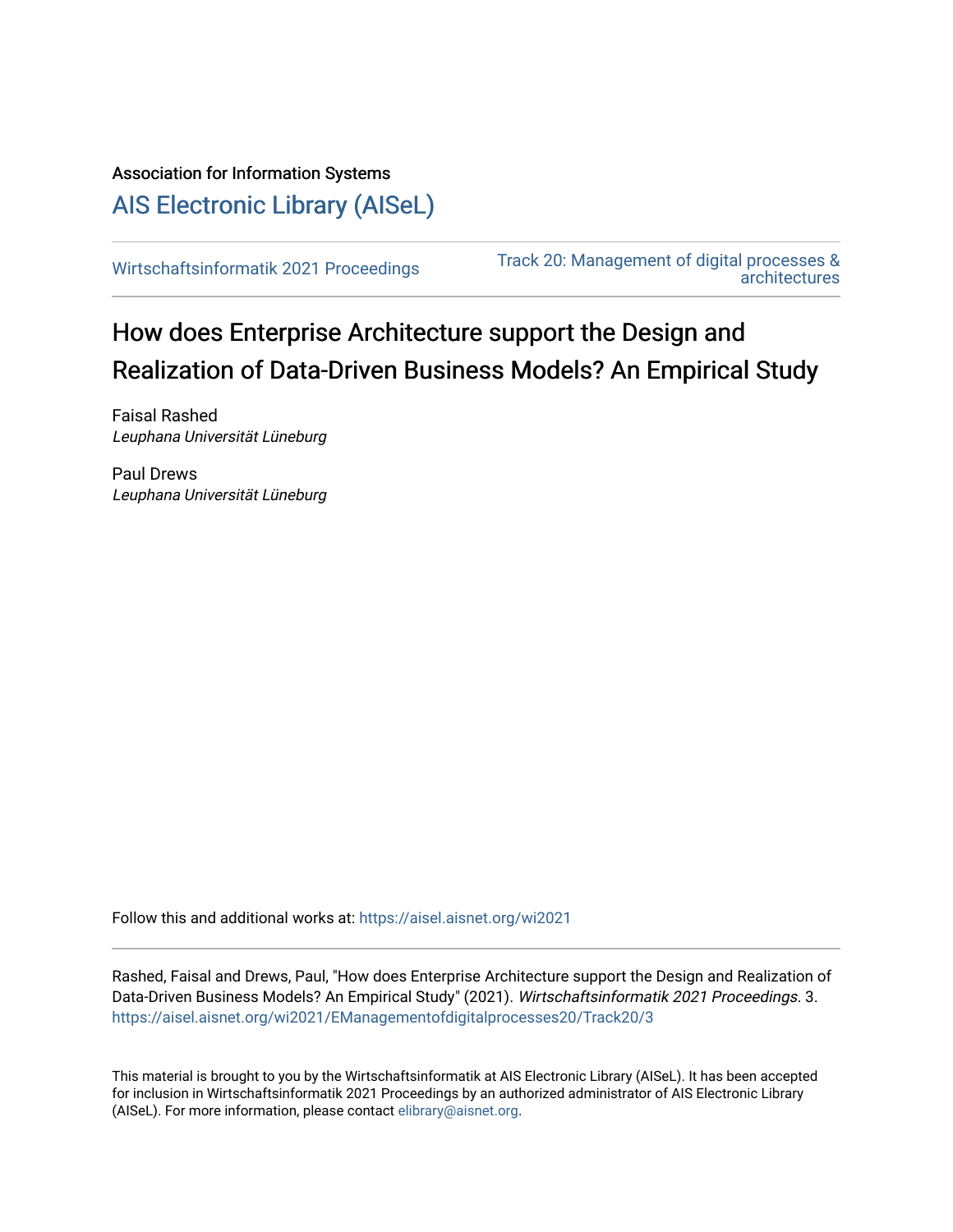## **How does Enterprise Architecture support the Design and Realization of Data-Driven Business Models? An Empirical Study**

Faisal Rashed<sup>1,2</sup> and Paul Drews<sup>1</sup>

<sup>1</sup> Leuphana University Lüneburg, Institute of Information Systems, Lüneburg, Germany paul.drews@leuphana.de <sup>2</sup> University of Cambridge, Cambridge, United Kingdom fr386@cam.ac.uk

**Abstract.** As part of the data evolution, data-driven business models (DDBMs) have emerged as a phenomenon in great demand for academia and practice. Latest technological advancements such as cloud, internet of things, big data, and machine learning have contributed to the rise of DDBM, along with novel opportunities to monetize data. While enterprise architecture (EA) management and modeling have proven its value for IT-related projects, the support of EA for DDBM is a rather new and unexplored field. Building upon a grounded theory research approach, we shed light on the support of EA for DDBM in practice. We derived four approaches for DDBM design and realization and relate them to the support of EA modeling and management. Our study draws on 16 semistructured interviews with experts from consulting and industry firms. Our results contribute to a still sparsely researched area with empirical findings and new research avenues. Practitioners gain insights into reference cases and find opportunities to apply EA artifacts in DDBM projects.

**Keywords:** Data-driven, business model, enterprise architecture.

## **1 Introduction**

Data has received considerable attention from business and academia. Latest technological advancements such as cloud, internet of things, big data, and machine learning have contributed to the rise of data-driven business models (DDBM) as an emerging phenomenon [1]. DDBMs are characterized by data as a key resource, data processing as a key activity, or both [2, 3]. Novel opportunities appear for organizations to monetize their data. Especially incumbent companies, resting on tremendous amounts of data, are expected to develop new and transform existing business models. However, the failure rate of big data and artificial intelligence projects remains disturbingly high [4].

Considering the high dependency on big data analytics, DDBM deployment implies information system design and implementation, which requires different support in design and realization compared to offline business model innovation [5]. Introducing

<sup>16</sup>th International Conference on Wirtschaftsinformatik, March 2021, Essen, Germany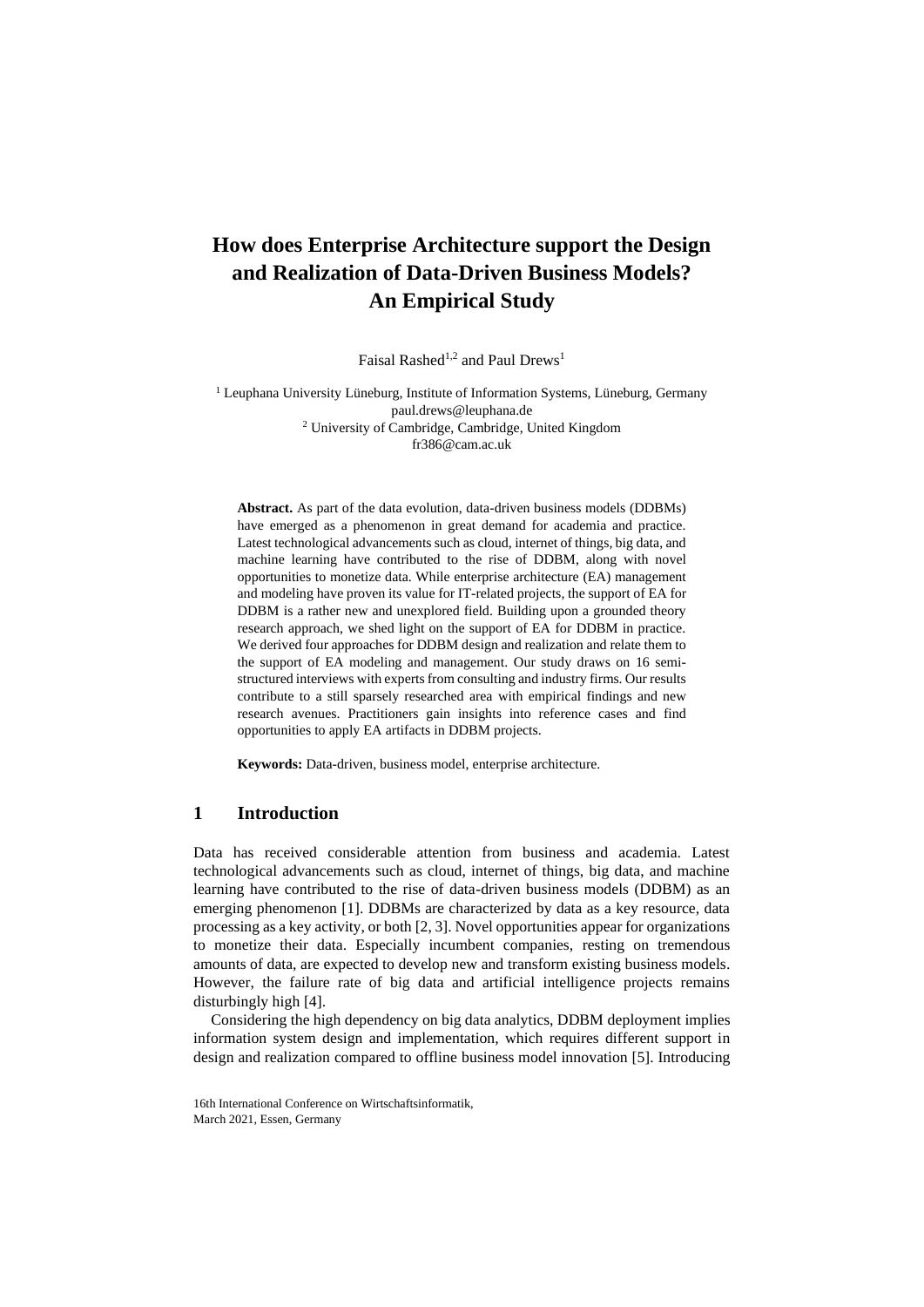new DDBM requires deep intervention in the entire organizational structure. The current (as-is) architecture must be well understood and the desired target (to-be) architecture, embedding the DDBM, must be crucially planned. The enterprise architecture (EA) practice is concerned with the aforementioned. EA has proven its potential in many IT-related projects and is deeply rooted in the information system body of knowledge. By providing artifacts such as meta models, frameworks, and management methods, EA supports transparency building on an organization's key components, from business, data, application to the technology level. Furthermore, EA helps to manage the architecture towards common vision [6].

Research on DDBMs is still in its infancy, with most contributions emerging in the past five years [1, 5]. Practitioners face several challenges in DDBM deployment [4, 7], from identifying relevant opportunities, proceeding with evaluation and ultimately implementing the DDBM [5]. Scholars have started to combine the two lenses of EA and DDBM in order to support DDBM deployment [3]. However, existing literature has examined the intersection from a conceptual standpoint. In this paper, we question the underlying assumption of the existing literature about how EA can be beneficial for DDBM design and realization by conducting empirical research. We want to investigate how EA modeling and management supports DDBM design and realization in practice. Accordingly, our study focuses on the following research question: How does enterprise architecture support the design and realization of data-driven business models? To answer this question, we conducted 16 semi-structured interviews with experts from consulting and industry firms working on DDBM projects in North America, Europe, and the Asia Pacific. Based on these interviews and triangulation data from publicly available sources, we collected 19 cases. We derived four approaches for DDBM design and realization and present for each the support from EA modeling and management.

In the next section, we provide an overview of the theoretical background and related work in the intersection of EA and DDBM. We then describe how we conducted the semi-structured interviews. The cases we gathered will be presented before describing the approaches for DDBM deployment and EA support along the process. Ultimately, we discuss our findings and conclude by discussing future research avenues.

## **2 Background and Related Work**

#### **2.1 Big Data Analytics and Data-Driven Business Models**

The research on big data is deeply rooted in the information system discipline [7–10]. However, the term under which it was examined has evolved in the past decades from business intelligence, business analytics, and big data to big data analytics (BDA) [11]. In this context, the potential value contribution of data has been researched in three major areas, namely improved decision making, enhanced products and services, and new business models [12]. For the latter, the latest technological advancements have contributed to the urge for new DDBMs. Since 2014, a significant number of papers have been published dealing with the need for DDBM research [1]. Accordingly,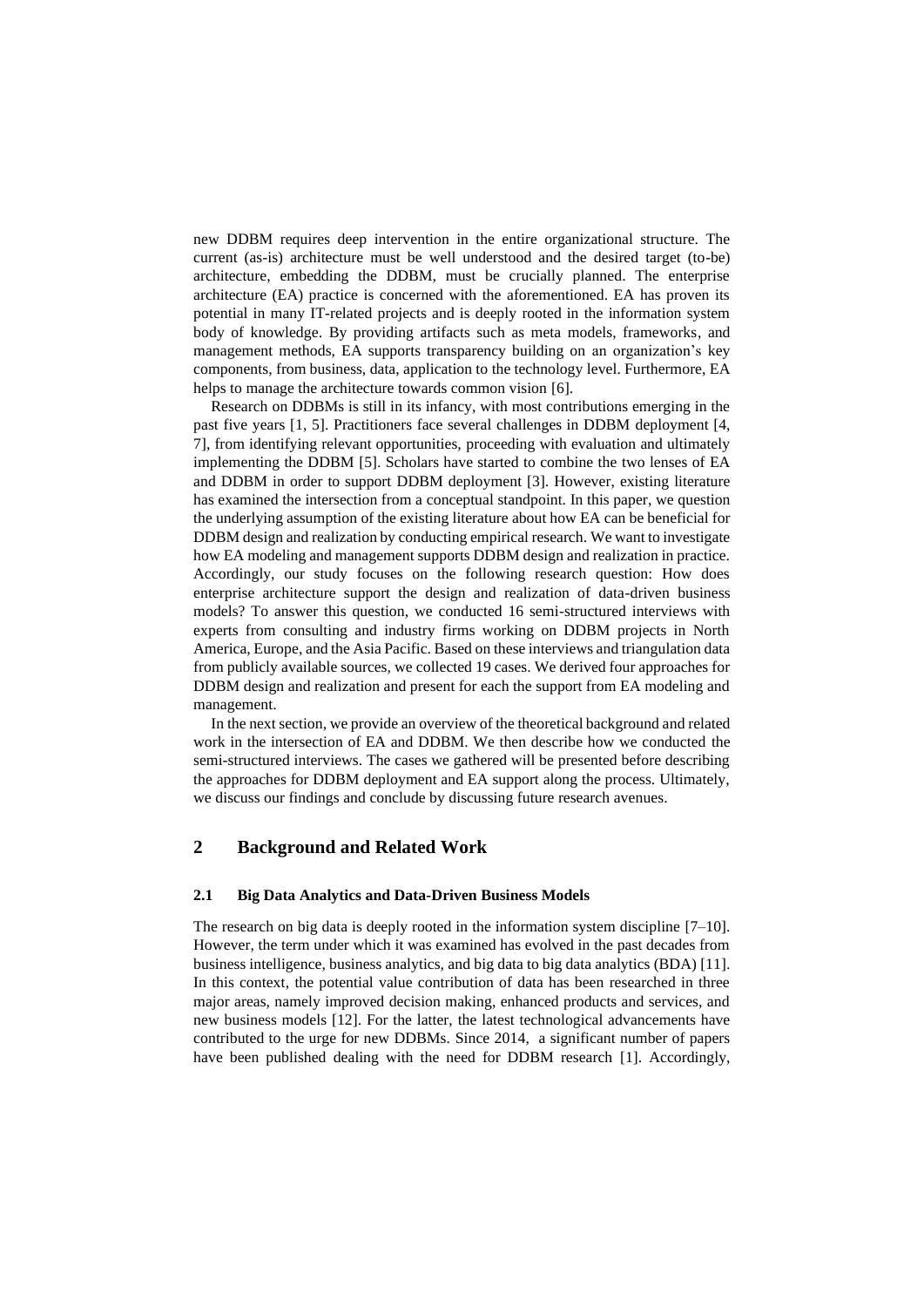several definitions of DDBM have been proposed by scholars. All point out that data has to be an essential component of the business model. For example, Hartmann, Zaki, Feldmann, and Neely [2] define DDBM as "a business model that relies on data as a key resource". Bulger, Taylor, and Schroeder [13, 14] and Brownlow, Zaki, Neely, and Urmetzer [13, 14] similarly highlight the fundamental role of data for DDBMs. Since there is no clear threshold of data utilization for a DDBM, Schüritz and Satzger [15] argue that companies alter from a traditional business model to a DDBM, with increased use of data for the value proposition. In the context of our research, we distinguish between enhancements of existing business models and new DDBMs that are centered on data (data as a key resource and/or data processing as a key activity) [3]. Research on DDBM is thriving but still in an early stage [1]. The latest efforts in academia have focused on extending the most popular business model canvas framework to the special needs of data-driven businesses [2, 16, 17].

#### **2.2 Enterprise Architecture**

Research on enterprise architecture can be traced back to the Zachman framework from 1980, which provides an ontology for modeling the fundamental structure of an organization and its information systems [18]. Over the past decades, EA has become essential for many organizations to support technology-driven transformations as it helps maintain an overview of complex sociotechnical systems. The Federation of Enterprise Architecture Organizations defines EA as "a well-defined practice for conducting enterprise analysis, design, planning, and implementation, using a comprehensive approach at all times, for the successful development and execution of strategy" [19]. A more narrowed definition of EA has been provided by the Open Group, which is in line with the ISO/ICE/IEEE Standard 42010 of architecture definition, that is, "the structure of components, their inter-relationships, and the principles and guidelines governing their design and evolution over time" [20]. We acknowledge that researchers and practitioners sometimes refer to EA as the practice and sometimes as the actual architecture of an organization. We use the term EA for the practice comprising the related modeling techniques, frameworks, and management function within an organization (EA management). The actual architecture of an organization is noted as as-is architecture, while planned future states are called to-be architecture [3, 21]. EA has proven its potential in improving information system efficiency and effectiveness. It is a critical component for strategic planning, top management decision making, and project management [22]. EA provides artifacts, such as meta-models, frameworks, tools, guiding principles, and management methods to support the evolution of an organization towards a target state. The key components of an organization and their interdependencies are represented in EA models [23]. The models are based on meta-models and deal with either the current state (as-is) or the desired state (to-be) of the enterprise. The EA management function supports the transition from the as-is to the to-be state through several intermediate architecture stages [3].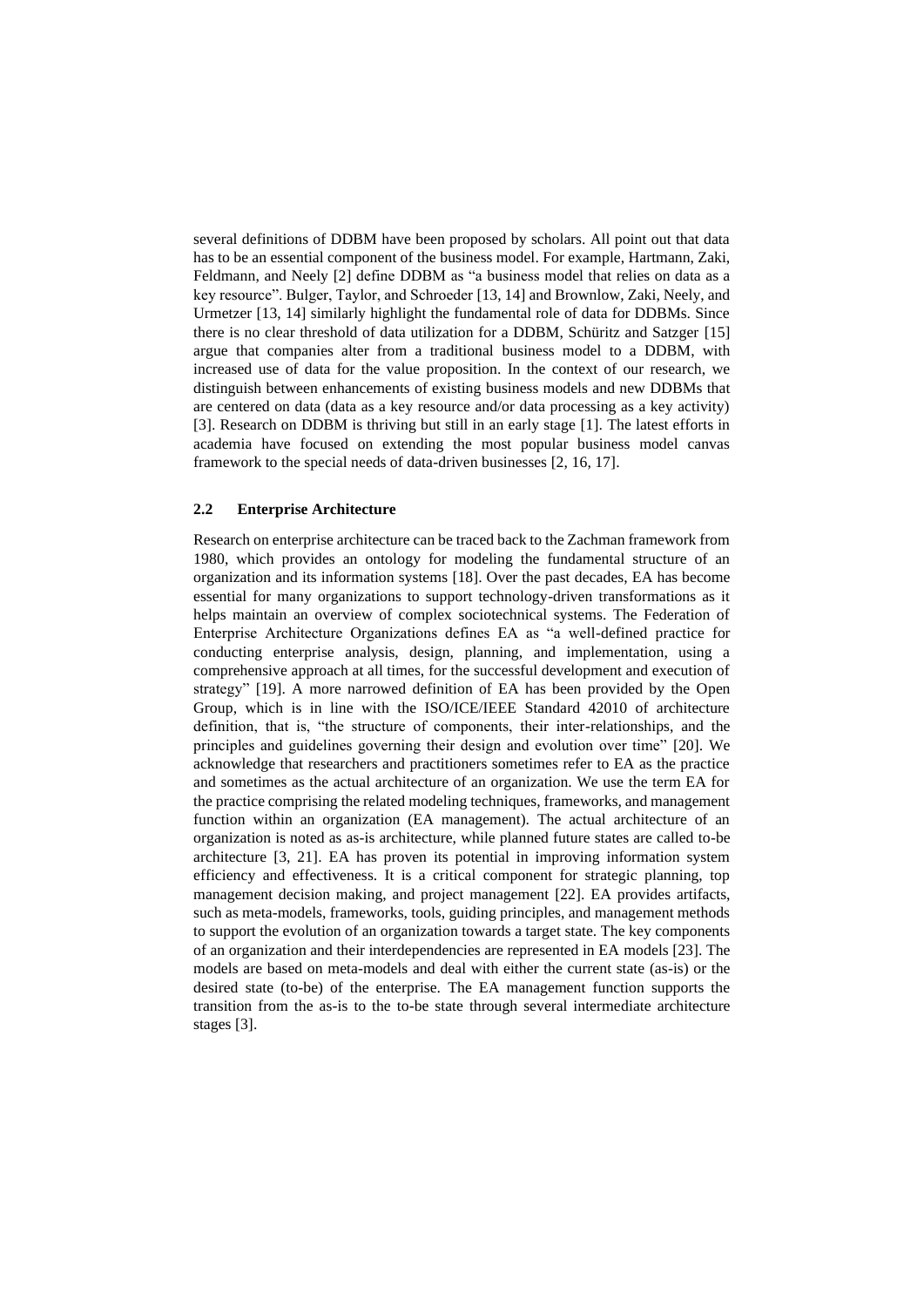#### **2.3 Related Work**

To identify the potential relevant related work on the intersection of EA and big data analytics, we conducted a literature review [24]. We queried the following databases with keyword searches: AIS Electronic Library, EBSCO Host Business Source Complete, Google Scholar, IEEE Xplore, JSTOR, Science Direct, and Web of Science. We selected the keywords "enterprise architecture" and "big data". To further extend the literature search, the terms "data-driven" and "analytics," which are associated with "big data" were integrated into the search as well. This led to a total of three strings ("enterprise architecture" and "big data", "enterprise architecture" and "data-driven", "enterprise architecture" and "analytics") for our database queries. We screened all hits based on their title and abstract. Though it limits reproducibility, we included the first 100 search hits from google scholar as an additional source. After reducing irrelevant, duplicate, and non-peer-reviewed articles, a total of 16 articles remained, which we analyzed based on their full text. Additionally, we conducted a backward and forward search.

| <b>Database</b>       | <b>Hits</b> | <b>Results</b> | Relevant |
|-----------------------|-------------|----------------|----------|
| AIS                   | 10          |                |          |
| <b>EBSCO</b>          | 5           |                |          |
| Google Scholar        | 100         | 6              |          |
| <b>IEEE</b>           | 35          |                | 2        |
| <b>JSTOR</b>          |             |                |          |
| <b>Science Direct</b> | 13          |                |          |
| Web of Science        | 14          |                |          |
|                       |             | 16             |          |

**Table 1**. Literature Search

The results of our literature review revealed a large number of contributions examining EA support for BDA. Scholars have investigated how EA modeling and management can support the design and implementation of BDA [22, 25, 26]. However, with the objective to identify articles focusing on EA support for DDBM, only two contributions remained. First, Vanauer et al. presented a methodology for DDBM design and realization by combining EA and business model canvas techniques. Their theoretical methodology comprises two phases and addresses two different approaches for DDBM deployment. Second, Rashed and Drews have conducted a systematic literature review to illustrate the potential support areas of EA for DDBMs. Furthermore, they have derived 42 DDBM-related EA concerns structured along the business model canvas fields [3]. Both contributions highlight the vast potential of interlinking the rich discipline of EA with the emerging demand of DDBM. However, both articles are purely conceptual with no empirical grounding. We address this research gap an examine EA modeling and management support for DDBM design and realization with a qualitative-empirical study.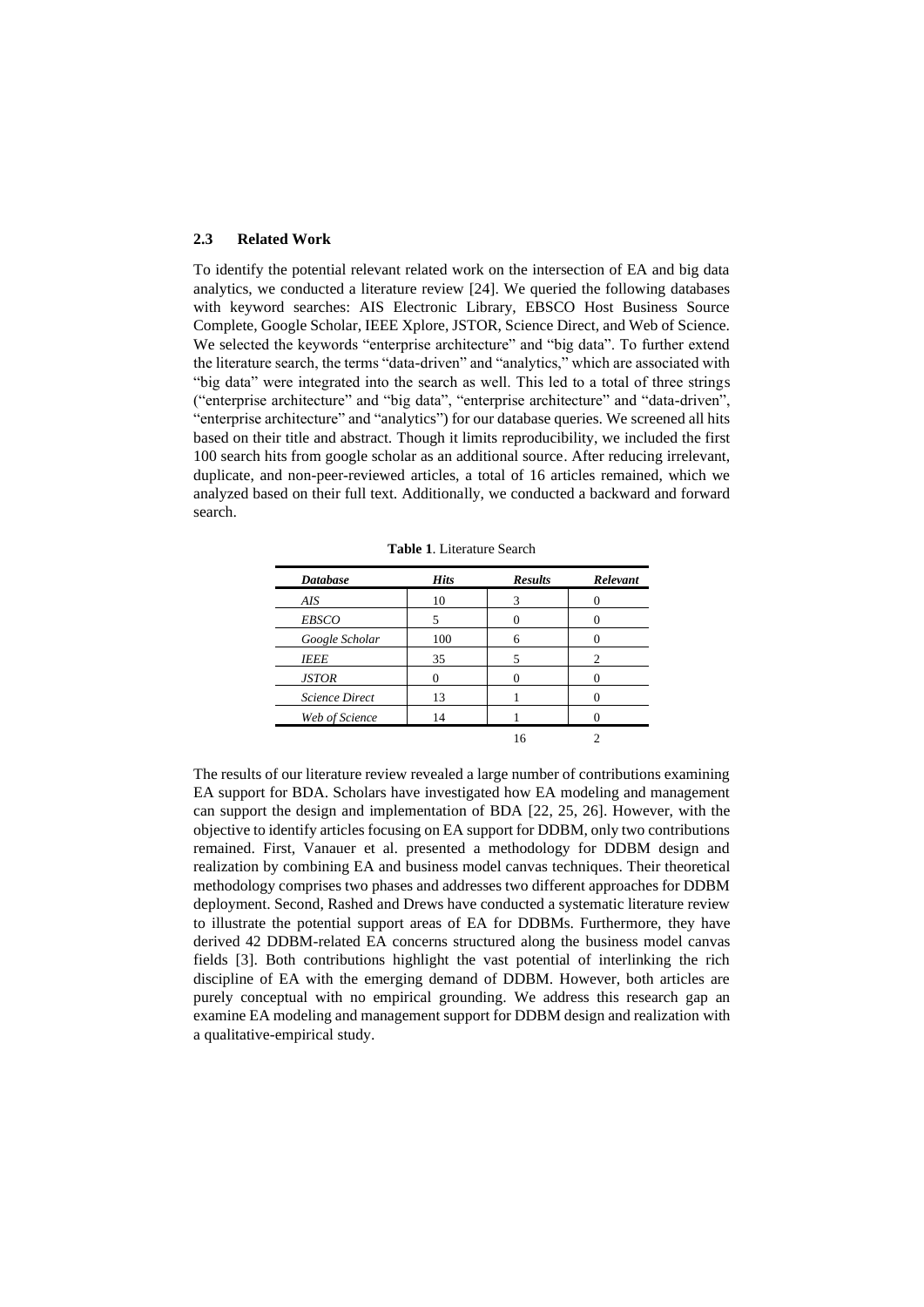## **3 Methodology**

The goal of our study is to empirically examine the support of EA modeling and management for DDBM design and realization. Considering the novelty of DDBM for academia and practice, we planned to conduct an explorative qualitative study. Our approach is to derive theory by building upon the grounded theory approach proposed by Corbin and Strauss [27]. We conducted semi-structured interviews with experts from consulting and industry firms to develop explanatory theory, the second type of theory according to Gregor [28]. Each interviewee has a track record of data monetization projects. The data was analyzed as we proceeded with the data collection. We adjusted the interview guide based on our experience from the first interviews and once again after one third was conducted. Choosing a semi-structured interview approach allowed us to set the direction of our research as we collected the data. Drawing on the recommendations from Myers and Newman allowed us to foresee common pitfalls of qualitative interview research [29].

The unit of our analysis are cases of companies that design and realize DDBMs. To understand how EA modeling and management support DDBM design and realization, we structured our interview questions along two phases, namely DDBM design and realization. These phases have been derived from the literature on DDBM design and realization [30, 31]. We sharpened our questions as we proceeded. In the interviews, we asked the participants about the background and context of the project, the general support from EA, and the DDBM design and implementation phase. We documented their experience along with the case examples.

Between November 2019 and May 2020, we conducted 16 semi-structured expert interviews. All interviews have been recorded, transcribed, and coded by the authors. Except for IP 5, which was a physical meeting, all remaining interviewees have been conducted remotely via internet communication tools. We started with an initial list of interviewees leveraging our professional network, who named well-fitting candidates enjoying expert reputation. Each interviewee has a track record of DDBM projects. This allowed us to get the perspectives of cultural, gender, and regional diverse set of practitioners. Our interviewees have extensive experience in cross-industry firms as well as consulting firms with different specialization. This includes candidates from leading consulting firms, namely McKinsey, Bain, Boston as well as big four companies and large IT consulting firms. We included practitioners from various levels but focused on senior management after the first results demonstrated their broader perspective on the perceived factors (less senior tend to focus on one work package). We acknowledged that our interviewees have different backgrounds and expertise, we adjusted the questions as required. For example, our interviewees had either a stronger business or IT view on the cases they reported. Analyzing the interviewees as we proceeded and asking for further interview candidates allowed us to look for specific experiences, which we might have missed. For example, after the eighth interview, we acknowledged a regional restriction having only European cases collected. We then specifically asked for cases outside of Europe. Similarly, we emphasized the female perspective after taking into account the male dominance. An overview of the candidates' list is illustrated in table 2.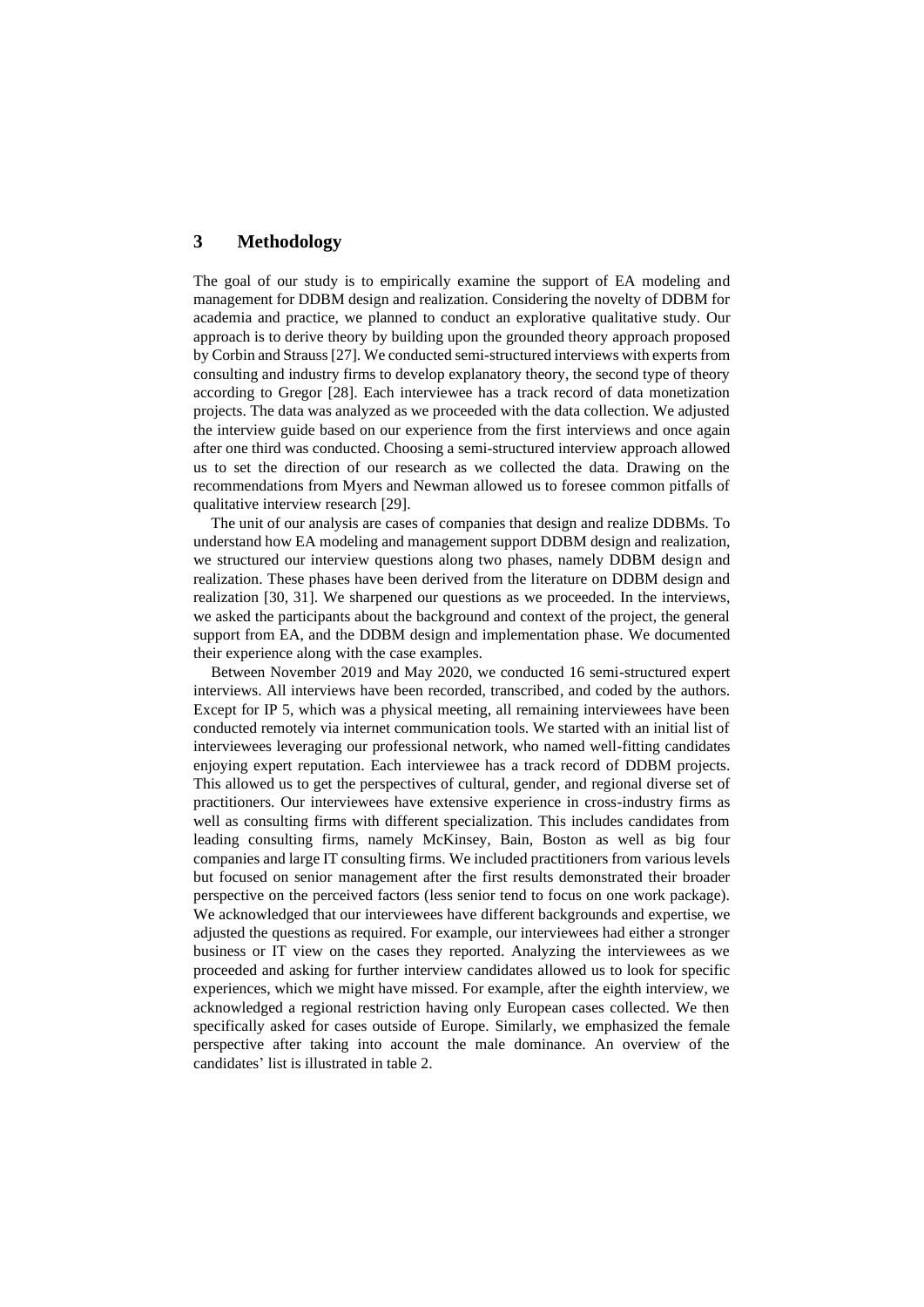The interviews were scheduled with a length of 60 minutes. Depending on the course, the interviewee reported from 1 or 2 cases. We asked for "success" and "failure" cases, referring to the DDBM design and realization. Success constitutes the delivery of the project within time, scope, and budget. In the beginning of each interview, we defined the term DDBM and elaborated on the type of cases we were looking for. At the end of each interview, we asked for project documentation and publicly available data sources for triangulation. Furthermore, we applied internet research to gather additional triangulation data.

To construct a coherent theory based on our gathered data, we drew on grounded theory as proposed by Corbin and Strauss [27]. We applied an open coding approach and selected ATLAS.ti for tool support. Not having a specific framework in mind, we conducted the interviews openly. To uncover relationships among the categories, we reassembled the data that was fractured during open coding. For this, we applied axial coding as described by Corbin and Strauss [27]. Based on the EA support our interviewees described along with the case context and taken steps for DDBM design and realization, we further specified our questions and built theoretical constructs. Dimensions that reached great density within the analysis of the first data were asked specifically for in the following interviews. After the ninth interview, we were able to derive four types of approaches for the collected cases. We used the remaining interviews to test our case cluster with the interviewees.

| IP             | Role           | <b>Organization</b>       | <b>Experience</b> |
|----------------|----------------|---------------------------|-------------------|
| 1              | Senior Manager | <b>IT Consulting</b>      | $+8$ years        |
| $\overline{c}$ | Director       | IT Consulting             | $+20$ years       |
| 3              | Senior Manager | <b>IT Consulting</b>      | $+10$ years       |
| 4              | Director       | Insurance Co.             | $+20$ years       |
| 5              | Director       | MBB                       | $+12$ years       |
| 6              | Senior Manager | <b>MBB</b>                | $+10$ y/PhD       |
| 7              | Director       | <b>MBB</b>                | $+20y/PhD$        |
| 8              | Consultant     | IT Consulting             | $+4$ years        |
| 9              | Director       | IT Consulting             | $+15y/PhD$        |
| 10             | Director       | IT Consulting             | $+20$ years       |
| 11             | Director       | IT Consulting             | $+15y/PhD$        |
| 12             | Senior Manager | IT Consulting             | $+10y/PhD$        |
| 13             | Director       | <b>Public Services</b>    | $+ 12y/PhD$       |
| 14             | Senior Manager | <b>Financial Services</b> | $+10$ years       |
| 15             | Senior Manager | Big four                  | $+8$ years        |
| 16             | Senior Manager | Life Science              | $+ 8y/PhD$        |

**Table 2**. Interview candidates

We acknowledge the threats to validity. Considering the four types of validity as described by Maxwell [32], we put great effort to ensure our interviewees can speak openly and are not in a conflicting situation. The developed concepts were critically assessed by both authors. We triangulated the interview results with project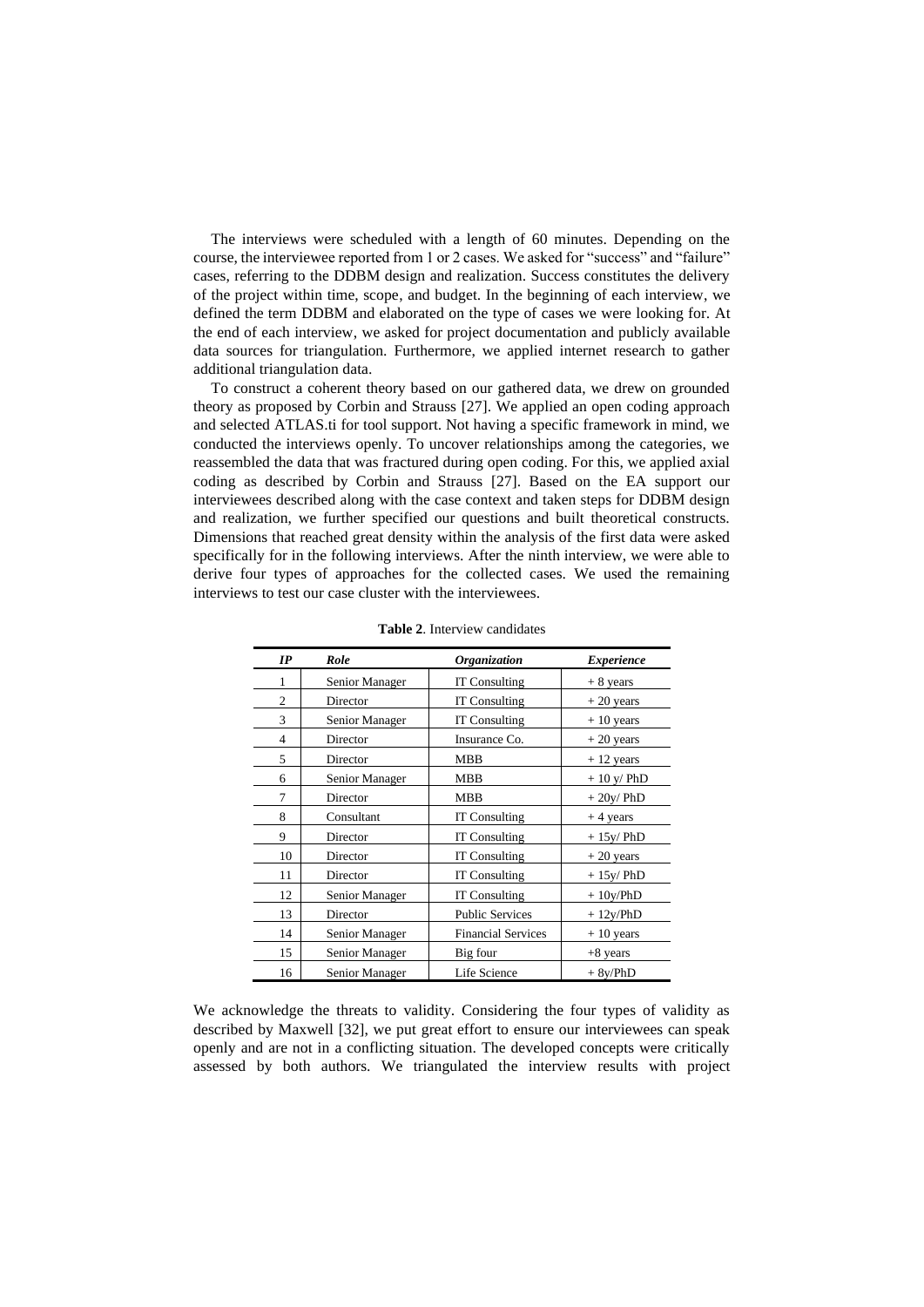documentation and publicly available data. Furthermore, we discussed our results with four of our interviewees in a second iteration. These interviewees were: IP4, 7, 11, and 13, who reported voluntarily. Their feedback was used to further sharpen our derived design and realization approaches for DDBM. However, we received great support for the developed concepts from these directors and senior managers within industry and consulting firms.

## **4 Results**

In this chapter, we will first present an overview of the cases that were discussed in the interviews. Second, we describe the reported approaches for DDBM design and realization. Third, the support of EA modeling and management is illustrated for the identified approaches.

### **4.1 Case Overview**

Discussing the terms DDBMs and EA at the beginning of our interviews was beneficial for our detailed debates. Furthermore, it gave us an understanding of the divergent interpretation of the term DDBM by practitioners. While some share our view of DDBM as new business model with data as a key resource and/or data processing as a key activity, others interpret the gradual enhancement of the existing business model with data as DDBM as well. Four cases represent DDBMs in line with our interpretation. Our interviewees highlighted the scarcity of latter mentioned cases, as they require a "clear business vision, well understood data and the technological backbone" [IP7]. The remaining cases represent organizational endeavors to gradually enhance technological and analytical capabilities to build the foundation for DDBMs. The term EA was clear to all interviewees. However, in most interviews, we had to emphasize that the EA practice goes beyond the EA department established within an organization. This means, even without the involvement of the mentioned department, EA artifacts can support the DDBM design and realization.

| $\mathcal{C}$  | IP              | <b>Industry</b> | Reg./Glo. | HQ         | <b>Motivation</b>             | <b>Sponsor</b>      |
|----------------|-----------------|-----------------|-----------|------------|-------------------------------|---------------------|
|                | IP1             | Insurance       | Local     | D          | Digital strategy              | CDO/CIO             |
| $\overline{2}$ | IP <sub>2</sub> | <b>FS</b>       | Global    | AUT        | Digital strategy              | CDO/CIO             |
| $\mathcal{E}$  | IP <sub>2</sub> | <b>FS</b>       | Global    | AUT        | Competitive response          | CDO/CIO             |
| $\overline{4}$ | IP3             | Insurance       | Global    | D          | Digital strategy              | CDO/CIO             |
| $\overline{5}$ | IP4             | Insurance       | Global    | <b>CH</b>  | Competitive response          | CDO/CIO             |
| 6              | IP <sub>5</sub> | FS              | Global    | <b>CH</b>  | <b>BU</b> vision              | Head of M&S and CDO |
| $\overline{7}$ | IP <sub>5</sub> | <b>FS</b>       | Global    | <b>CH</b>  | <b>BU</b> vision              | Head of HR          |
| 8              | IP <sub>6</sub> | IE.             | Global    | D          | Company vision                | <b>CEO</b>          |
| 9              | IP7             | Insurance       | Global    | <b>CHN</b> | Clear business<br>opportunity | <b>CEO</b>          |
| 10             | IP8             | Chemicals       | Global    | D          | Digital strategy              | CDO/CIO             |

**Table 3**. Case list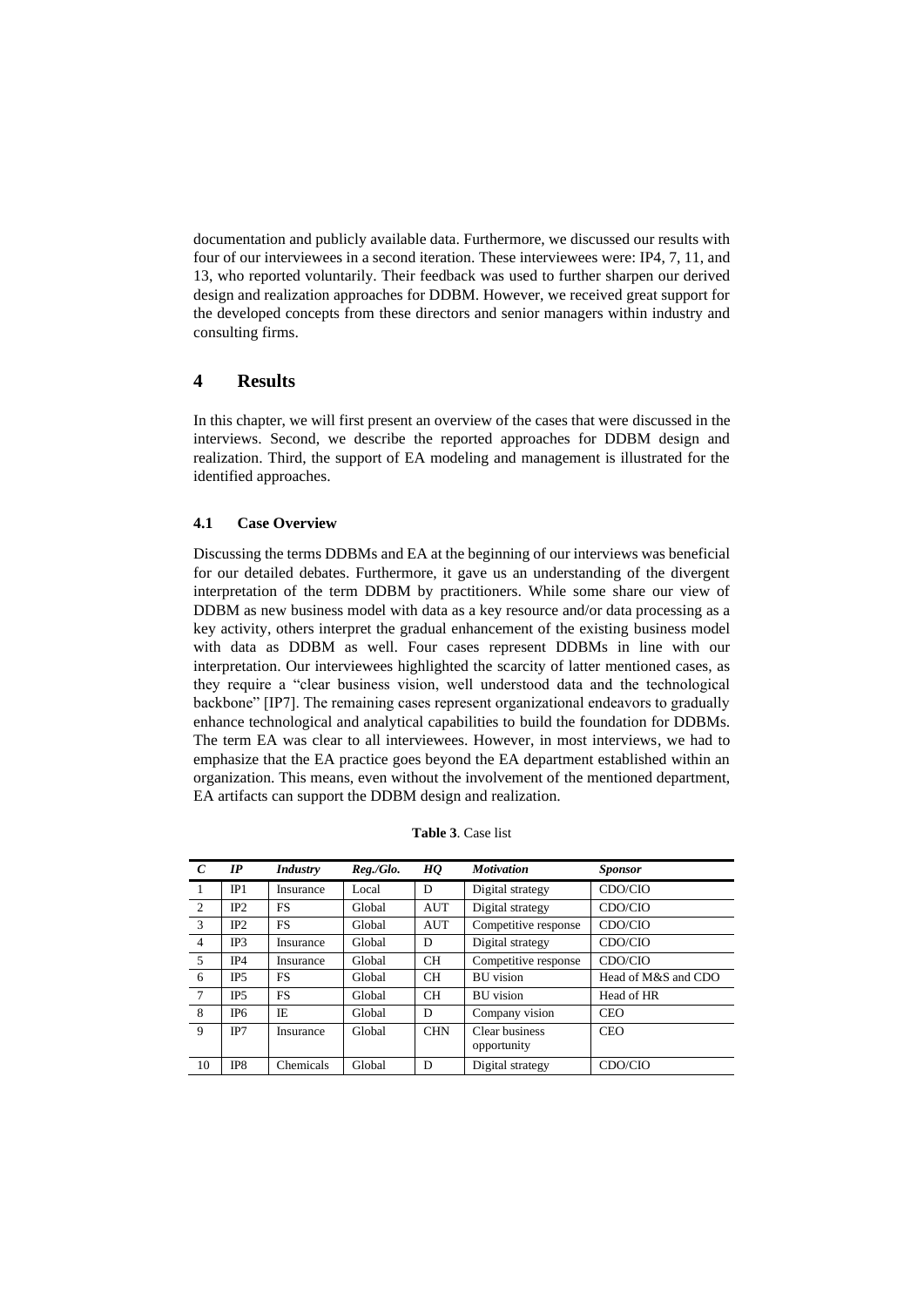| 11 | IP <sub>9</sub> | LS        | Global | <b>CH</b>  | <b>BU</b> vision              | Head of R&D and CDO |
|----|-----------------|-----------|--------|------------|-------------------------------|---------------------|
| 12 | IP <sub>9</sub> | LS        | Global | D          | <b>BU</b> vision              | Head of M&S and CDO |
| 13 | IP10            | Insurance | Local  | US.        | Digital strategy              | CDO/CIO             |
| 14 | IP11            | <b>FS</b> | Global | <b>AUS</b> | Clear business<br>opportunity | <b>CEO</b>          |
| 15 | IP12            | Energy    | Local  | D          | Clear business<br>opportunity | <b>CEO/CIO</b>      |
| 16 | IP13            | <b>PS</b> | Local  | D          | Digital strategy              | CDO/CIO             |
| 17 | IP14            | FS        | Global | <b>CH</b>  | Digital strategy              | CDO/CIO             |
| 18 | IP15            | LS        | Global | D          | Digital strategy              | CDO/CIO             |
| 19 | IP16            | LS        | Global | UK         | <b>BU</b> vision              | Head of R&D and CDO |

The gathered cases reflect organizational endeavors to deploy DDBMs. The companies behind these endeavors are predominantly from the insurance, financial services, and life sciences industry. This may be due to the proximity of the core business to data processing [IP7,9,11]. All companies are large size global and local players with origin in Europe, Asia, and the North America. Two of the four DDBM cases comprise European firms and two Asian Pacific firms. The business unit initiating the project was decisive for the expected value and application of the data. For example, the R&D unit of a pharma company seeks maximization of data value for drug development. This might come from shortened clinical trial phases or identification of new drugs [IP9]. Independent from the initiating business unit, CEO sponsorship and support was reported as vital for the cases. Considering the fragmented and isolated data sources throughout the company, timely data access becomes crucial. The majority of the described cases had CEO or CEO-1 level sponsorship. The quantitative analysis as illustrated in figure 1. The companies behind all reported cases had an EA department established. However, the duties and impact varied among the companies. For 17 cases our interviewees mentioned that EA must play a vital role in DDBM design and realization. Along all cases our interviewees faced EA concerns, regarding transparency of the prevailing architecture, planning of the target architecture and/or managing the transformation from as-is to to-be state. However, for only 10 cases our interviewees stated that EA modeling and management techniques were instrumentalized.



**Figure 1**. Key statements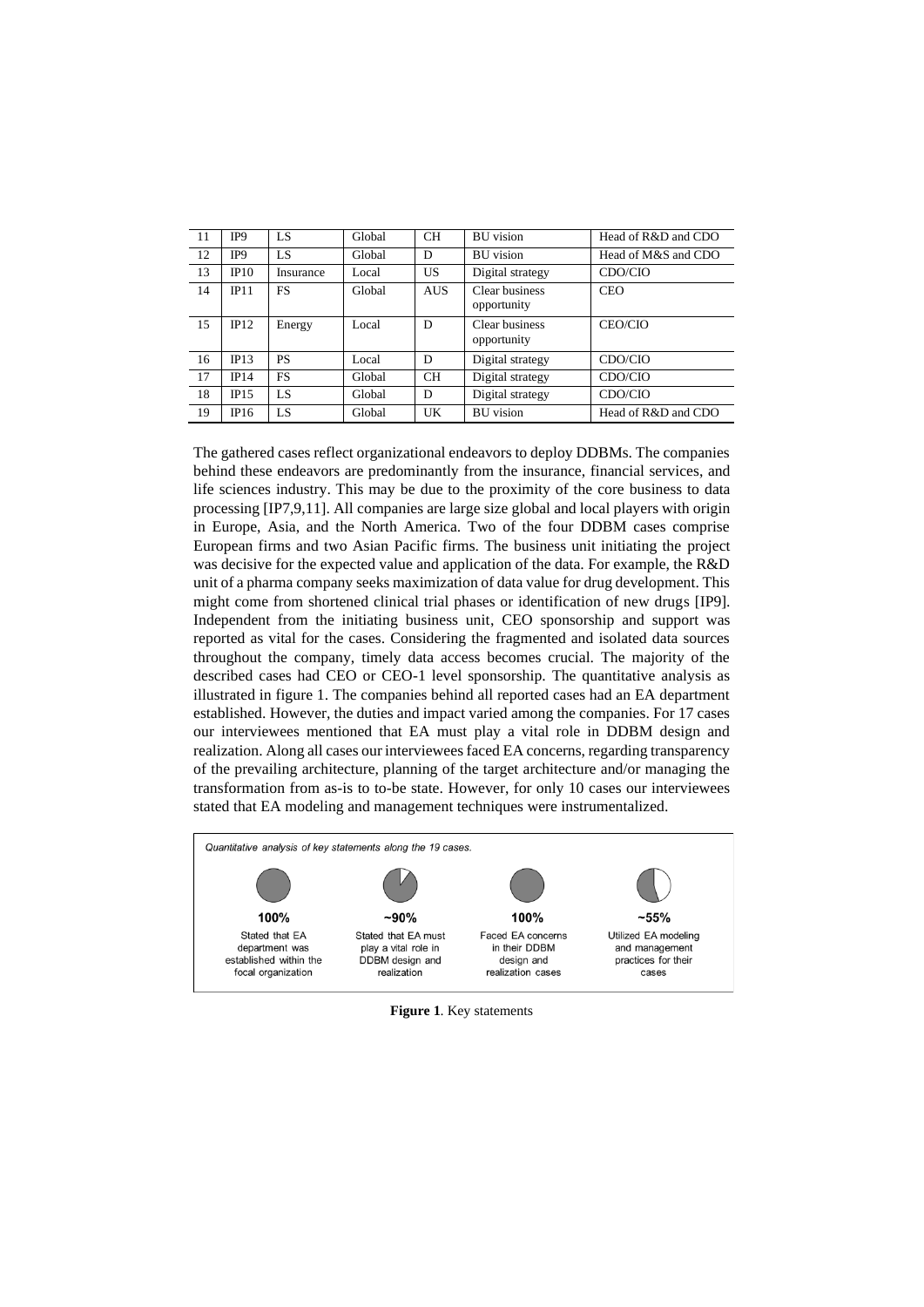#### **4.2 Approaches for DDBM Design and Realization**

The support of EA depends on the company context and the approach taken towards DDBM design and realization. Across the 19 cases we have identified four approaches for DDBM deployment. The companies behind the cases, either take a gradual approach or a direct approach. For the first, they start building technology capabilities first or analyze the existing data to develop use cases for DDBMs. For the latter, they either integrate the new DDBM into the existing organizational structures or establish a new DDBM startup. All companies behind the cases had a dedicated EA management function established. Our interviewees commonly reported that EA must play a vital role for DDBM design and realization, regardless if EA fulfilled the requirements or not. With this critical role, EA can become a "bottleneck" for DDBM design and realization, and the EA management function might be actively excluded from the process. In the following, we will describe the EA support along with the four approaches for DDBM design and realization, referring to figure 2.

**Technology centric.** Seven cases comprise companies that embark on the journey towards DDBM realization by developing technology capabilities first. Business requirements are blurry and derived from high-level use cases. The process is driven by the IT department and initiated with technology selection efforts. Followed by a proof-of-concept phase and ultimately the implementation. EA supports the technology selection by enabling the development of business and technology capability maps that allow an understanding of the required technologies. These models are used to map technology solutions to the target business capabilities [IP1-3, 14,15]. Furthermore, EA models were used to grant transparency on the prevailing data and technology landscape [IP1-3, 10,13]. To proceed after the proof-of-concept phase, a formal signoff from the architecture board is required. The proposed solution must comply with the prevailing EA principles and overall target architecture [IP2,3,13-15]. EA methods and models have been used to cascade from capability domains to technology requirements. The EA management function was actively engaged by providing transparency and guidance. EA frameworks and tools have only been partially mentioned. TOGAF has been used for EA documentations [IP2,3,14].

**Use case centric.** Five cases represent companies that begin with the ideation, prioritization, and sequencing of BDA use cases. The use case development is driven by the business units (BUs), followed by a solution architecture development phase. The designed solution is then prototyped and tested via a minimum viable product phase, which results in an implementation in case of success. In two out of the five cases, the EA management function supported the use case development with models to provide transparency on the data and technology landscape [IP5,16]. Further EA services were required to get sign-offs from architecture boards to proceed with the implementation. EA models were developed for the solution architecture and the implementation roadmap. One consulting firm has applied a self-developed EA method to support the use case and solution architecture development [IP9]. EA frameworks and tools have not been perceived as mentionable.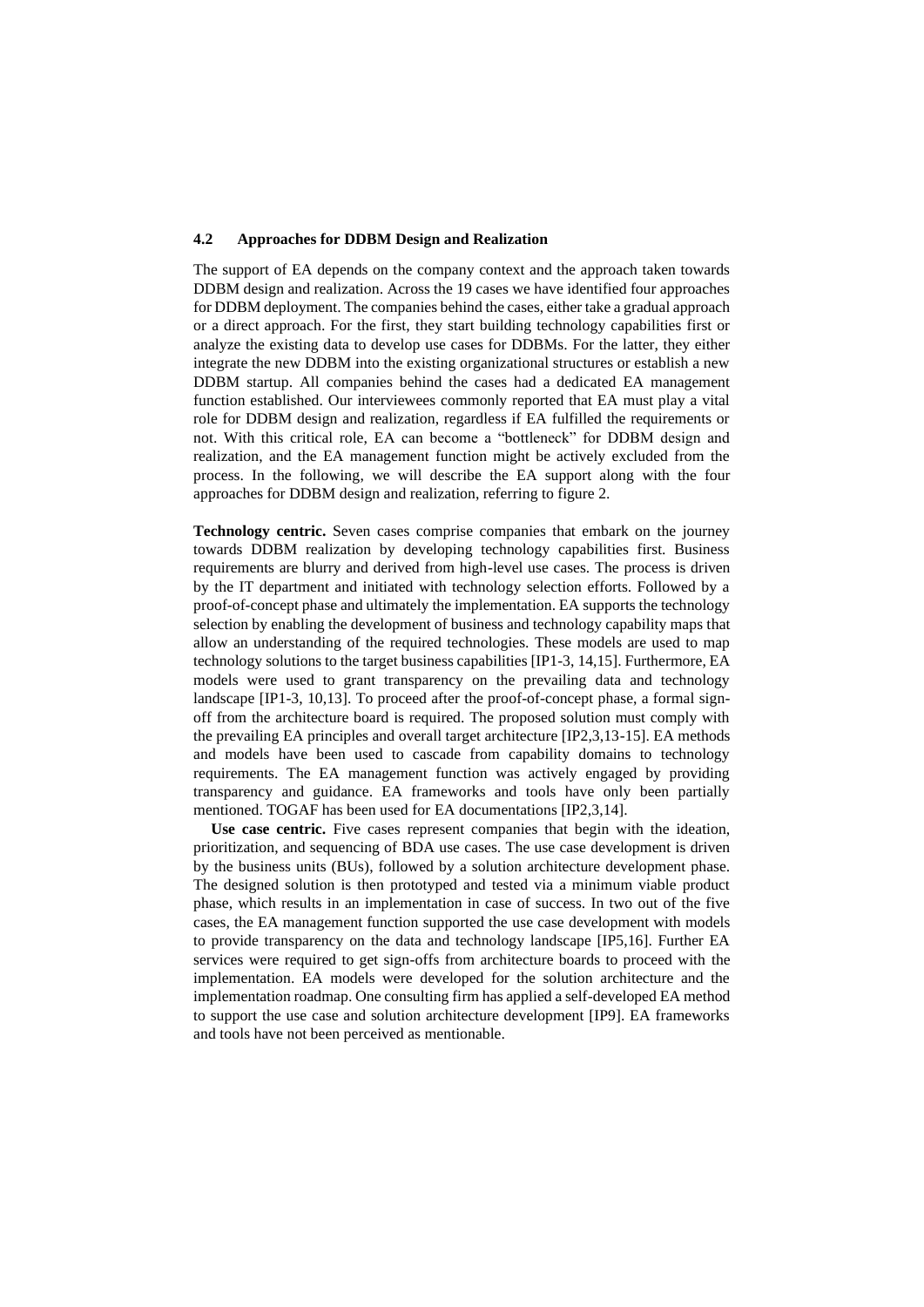**DDBM integration.** Three cases comprise actual DDBM deployments. The companies behind these cases transformed their existing organizational structure to integrate the new DDBM. The process is initiated with a DDBM design phase, followed by prototyping with a minimum viable product and ultimately implementation. EA models are used to provide transparency over the prevailing data and technology landscape. The models are developed by consulting firms for specific concerns. Standard EA models are only used to derive own models answering the DDBM-related EA concerns. EA models are also developed to envision the solution architecture and guide the implementation. The EA management function is actively excluded from the DDBM design and realization process. The EA services are only required to get formal sign-off from the architecture boards. EA methods, frameworks, and tools have not been perceived as a mentionable component of the design and realization phase [IP6,11,12].

**DDBM startup.** In contrast to the latter presented path towards DDBM design and realization, the establishment of DDBM through a new company requires a different approach. A new company must be established. The new team moves the DDBM design and realization in a startup way of working forward. The parental company provides the data. EA support is required to access the data via APIs, providing transparency over data and technology landscape. EA services are required to develop models and find solutions for data extraction. However, the EA management function is actively excluded and perceived as a bottleneck that slows down processes. The new company is staffed with technology experts, capable to design and manage the realization of the startup architecture. The importance of rapidly scalable architecture was emphasized by our interviewee [IP7]. Standard EA methods, models, and tools have not been perceived as mentionable along the process.

|                      | <b>Technology</b><br><b>Centric</b><br>$\mathbb{R}$<br>D | <b>Use Case</b><br><b>Centric</b><br>R<br>D | <b>DDBM</b><br>Integration<br>$\mathbb{R}$<br>D | <b>DDBM</b><br><b>Startup</b><br>$\mathsf{R}$<br>D |
|----------------------|----------------------------------------------------------|---------------------------------------------|-------------------------------------------------|----------------------------------------------------|
| <b>EA Methods</b>    |                                                          | ( ■                                         |                                                 |                                                    |
| <b>EA Models</b>     |                                                          |                                             | ( <b>D</b>                                      |                                                    |
| <b>EA Frameworks</b> | ( <b>D</b><br>₩                                          |                                             |                                                 |                                                    |
| <b>EA Services</b>   |                                                          |                                             | O                                               |                                                    |
| <b>EA Tools</b>      |                                                          |                                             | ш                                               | ÷                                                  |

**Figure 2**. EA support for DDBM design and realization

The highest application of EA artifacts was reported in the technology centric approach for DDBM deployment. EA supports in its traditional role in the integration of new technology, both strategic planning and project realization. The use case centric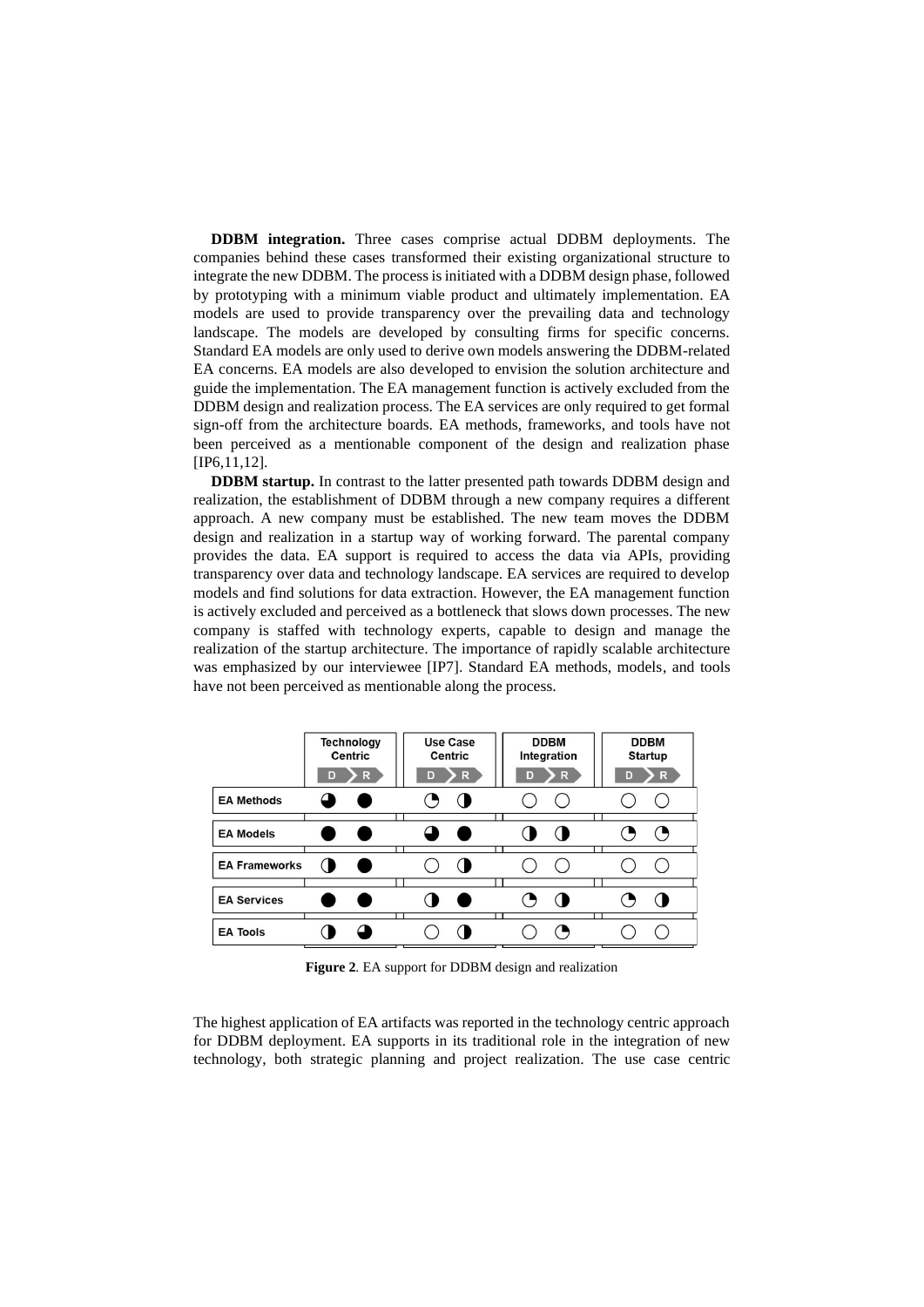approach requires a different EA support. The traditional EA models, framework, and tools are too complex, and technology-focused for business discussions in individual BUs [IP9,16]. However, our interviewees reported that lightweight models are developed, project-specific together with business users [IP5,9,16]. With the DDBM integration and startup approach, EA is facing new challenges. Traditional models, frameworks, and tools are rarely applied. The EA management function with its principles and standards is perceived as a bottleneck and actively excluded [IP6,7,11,12].

### **4.3 Support Gap of Enterprise Architecture for Data-Driven Business Models**

In the previous section, we have described how EA supports the design and realization of DDBMs. The illustration in Figure 2 implies a gap of support for the DDBM Integration and Startup approach. To demonstrate this gap, we have derived the support potentials of EA for DDBM from our interview results as well as from our literature search. Figure 3 illustrates the potential application areas of EA modeling and management for each of the approaches.

EA finds a higher application in the technology centric approach since the traditional EA capabilities are demanded. Technology selection and implementation are driven by the IT department. The use case centric approach is driven by BUs and requires EA support for use case design and realization. For the DDBM integration approach, EA can be beneficial for ideation, solution sketching, and feasibility testing as well as for the implementation. The DDBM startup approach demands from the EA to support agile teams, rapidly proposing, and developing solutions. In contradiction to its traditional role, EA must adapt to a *fail fast and learn* culture.

## **5 Conclusion and Future Research**

The rise of DDBMs brings unique opportunities to organizations to monetize their data. A considerable number of articles has addressed this topic in the literature [1]. However, most companies struggle to implement DDBM projects [4]. Prevailing methods and tools for the deployment of offline business models do not capture the unique perspectives of data and analytics, that DDBM endeavors require [1, 5]. Even though EA has proven its potential for IT-related projects, the intersection with DDBMs has not been extensively investigated in the literature [3, 30]. First attempts of combining the two lenses of EA and DDBM, imply underlying assumptions about how EA can be beneficial for DDBM deployment. In this study, we questioned these underlying assumptions and examined how EA modeling and management supports DDBM design and realization in practice. To contribute to research, we conducted 16 semi-structured interviews with experts from consulting and industry firms, to empirically investigate the EA – DDBM intersection. We derived four approaches for DDBM design and realization and described for each the support of EA modeling and management. Our results have revealed that EA is a common practice in many companies. Accordingly, is the expectation of EA support for DDBM high. All our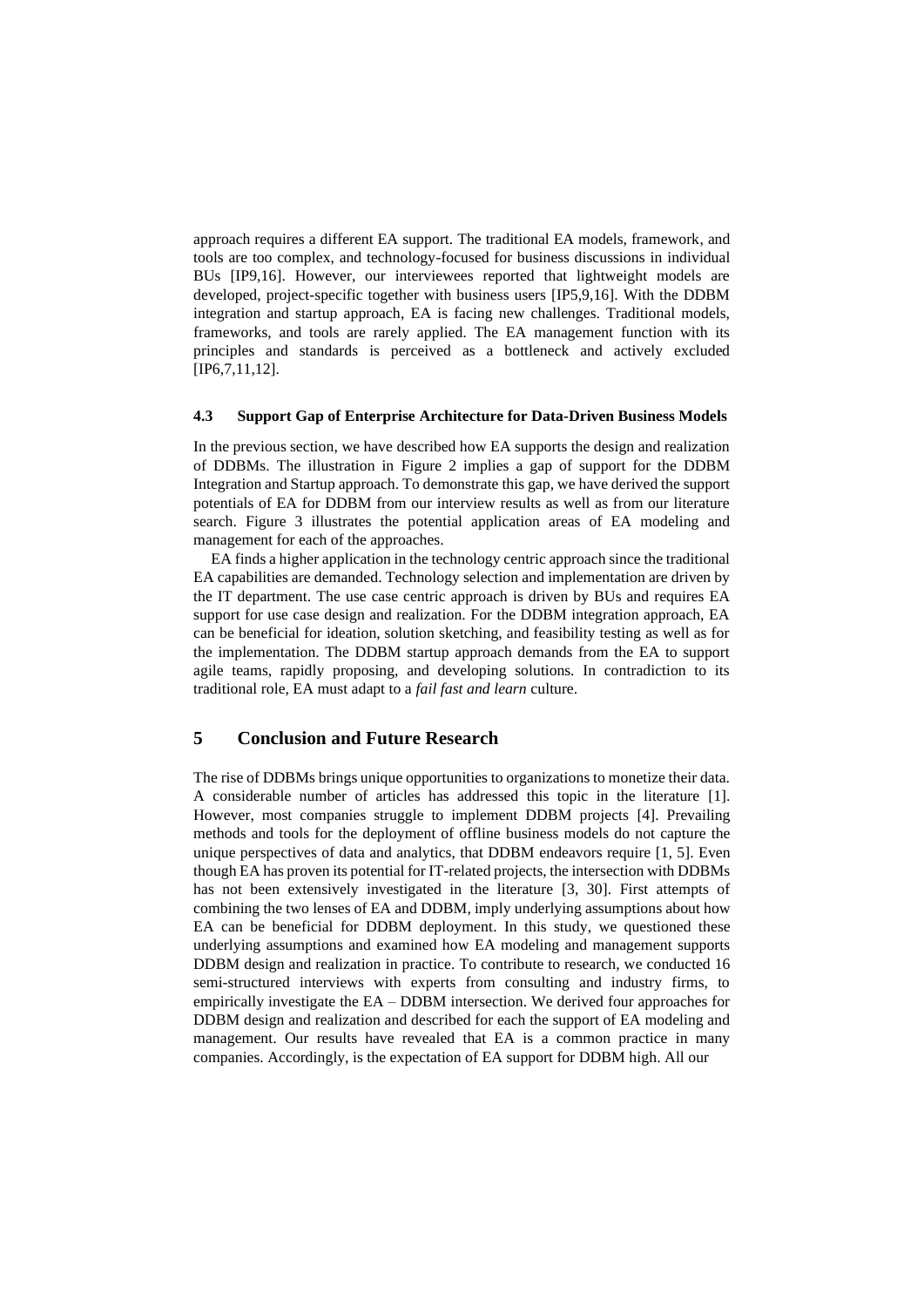Innovative

|                                   | Traditional                                                                                                                                                                                                                                                                                                                                                                                                                                                        |                                                                                                                                                                                                                                                                                                                                                    |                                                                                                                                                                                                                                                                                                                                                                                                                |                                                                                                                                                                                                                                                                                                                                                                                                               | <b>EA</b> Capabilities                                                                                                                                                                                                                                                                                                                                                                                                                |                                                                                                                                                                                                                                                                                                                                                                                         |                                                                                                                                                                                                                                                                                                                                                                                                                                                                          | Innovative                                                                                                                                                                                                                                                                                                                                                                                                                                                        |
|-----------------------------------|--------------------------------------------------------------------------------------------------------------------------------------------------------------------------------------------------------------------------------------------------------------------------------------------------------------------------------------------------------------------------------------------------------------------------------------------------------------------|----------------------------------------------------------------------------------------------------------------------------------------------------------------------------------------------------------------------------------------------------------------------------------------------------------------------------------------------------|----------------------------------------------------------------------------------------------------------------------------------------------------------------------------------------------------------------------------------------------------------------------------------------------------------------------------------------------------------------------------------------------------------------|---------------------------------------------------------------------------------------------------------------------------------------------------------------------------------------------------------------------------------------------------------------------------------------------------------------------------------------------------------------------------------------------------------------|---------------------------------------------------------------------------------------------------------------------------------------------------------------------------------------------------------------------------------------------------------------------------------------------------------------------------------------------------------------------------------------------------------------------------------------|-----------------------------------------------------------------------------------------------------------------------------------------------------------------------------------------------------------------------------------------------------------------------------------------------------------------------------------------------------------------------------------------|--------------------------------------------------------------------------------------------------------------------------------------------------------------------------------------------------------------------------------------------------------------------------------------------------------------------------------------------------------------------------------------------------------------------------------------------------------------------------|-------------------------------------------------------------------------------------------------------------------------------------------------------------------------------------------------------------------------------------------------------------------------------------------------------------------------------------------------------------------------------------------------------------------------------------------------------------------|
|                                   | <b>Technology Centric</b>                                                                                                                                                                                                                                                                                                                                                                                                                                          |                                                                                                                                                                                                                                                                                                                                                    |                                                                                                                                                                                                                                                                                                                                                                                                                | Jse Case Centric                                                                                                                                                                                                                                                                                                                                                                                              | DDBM Integration                                                                                                                                                                                                                                                                                                                                                                                                                      |                                                                                                                                                                                                                                                                                                                                                                                         |                                                                                                                                                                                                                                                                                                                                                                                                                                                                          | <b>DDBM Startup</b>                                                                                                                                                                                                                                                                                                                                                                                                                                               |
|                                   | Design                                                                                                                                                                                                                                                                                                                                                                                                                                                             | <b>Realization</b>                                                                                                                                                                                                                                                                                                                                 | Design                                                                                                                                                                                                                                                                                                                                                                                                         | Realization                                                                                                                                                                                                                                                                                                                                                                                                   | Design                                                                                                                                                                                                                                                                                                                                                                                                                                | <b>Realization</b>                                                                                                                                                                                                                                                                                                                                                                      | Design                                                                                                                                                                                                                                                                                                                                                                                                                                                                   | <b>Realization</b>                                                                                                                                                                                                                                                                                                                                                                                                                                                |
| Vianagement<br>EA Modeling<br>ſA. | communicate complexity . Architects developing<br>"Business and technology" "Representations of<br>"Architects informing the ! "Architects guiding<br>capability maps for as-is<br>"Technology mapping to<br>Fit for purpose models<br>technological solutions<br>Solution architecture<br>& to-be architecture<br>business capabilities<br>technology selection<br>Conduct technical<br>feasibility test<br>development<br>for potential<br>Assess and<br>process | architecture and guiding<br>target architect. guiding<br>vendor implementation<br>Provide guidelines and<br>principles to accelerate<br>the POC development<br>and implementation<br>roadmap for target<br>intertwinement of<br>Transparency of<br>applications and<br>prevailing data,<br>infrastructure<br>realization<br>realization<br>process | models and intermediate<br>Solution architecture<br>Architects supporting<br>of data<br>catalogue), analytics<br><b>Envisioning solution</b><br>Clear collaboration<br>sequencing of UCs<br>components incl.<br>prioritization and<br>processes for UC<br>ecosystem view<br>resources (data<br>capabilities and<br>quantification,<br>·Transparency<br>infrastructure<br>development<br>architecture<br>stages | architecture and guiding<br>process initiated in early<br>target architect. guiding<br>Provide guidelines and<br>principles to accelerate<br>Architects developing<br>Architecture sign-off<br>Representations of<br>the implementation<br>roadmap for target<br>intertwinement of<br>Transparency of<br>applications and<br>prevailing data,<br>infrastructure<br>design phase<br>realization<br>realization | "Infusing the BM ideation I "Architects supporting<br>Models to answer DDBM<br>models and intermediate<br>technology opportunities<br>Sketching of solutions<br>Transparency of data,<br>BM detailing by answ-<br>Solution architecture<br>Architects supporting<br>for strategic planning<br>related EA concerns<br>and decision making<br>infrastructure layer<br>ering EA concerns<br>applications, and<br>with data and<br>stages | Models to answer DDBM<br>implementation process<br>the development of the<br>Support the technology<br><b>Ease principles to allow</b><br>Target architecture for<br>DDBM integration into<br>Transparency of data,<br>related EA concerns<br>operating model for<br>infrastructure layer<br>existing structures<br>applications, and<br>implementation<br>selection and<br><b>DDBM</b> | Architects support data<br>extraction from parental<br>"Lightweight models for<br>models for new startup<br>company through APIs<br>architecture in an agile<br>Develop startup target<br>Sketching of solutions<br>way (fail fast & adjust)<br>transparency of data,<br>for strategic planning<br>strategic planning of<br>and decision making<br>Target architecture<br>infrastructure layer<br>applications, and<br>architectures for<br>·Intermediate<br>realization | realization in greenfield<br>"Lightweight models for<br>"quick & dirty" solution<br>embedded in principles<br>points to ecosystem for<br>Develop MVPs with a<br>Infrastructure access<br>transparency of data,<br>(exponential) growth<br>infrastructure layer<br>Guide architecture<br>data/insights sales<br>applications, and<br>implementations<br>Provide flexibility<br>Scale solutions<br><b>EA</b> models for<br>according to<br>technology<br>and adjust |
| Sources                           | [IP1-3,10,13-15], Vanauer 2015, Najjar 2013                                                                                                                                                                                                                                                                                                                                                                                                                        |                                                                                                                                                                                                                                                                                                                                                    | [IP5,9,16], Vanauer 2015, Chen 2017, Dremel 2017,<br>Najjar 2013                                                                                                                                                                                                                                                                                                                                               |                                                                                                                                                                                                                                                                                                                                                                                                               | [IP6,11,12], Kühne 2019, Schüritz 2017, Bulger 2014<br>Rashed&Drews 2020, Exner 2018, Hunke 2017,<br>Kühne 2019, Vanauer 2015, Najjar 2013                                                                                                                                                                                                                                                                                            |                                                                                                                                                                                                                                                                                                                                                                                         |                                                                                                                                                                                                                                                                                                                                                                                                                                                                          | (IP7), Hartmann2014, Shüritz 2017,<br>Rashed&Drews 2020                                                                                                                                                                                                                                                                                                                                                                                                           |

Figure 3. Potential support of EA for DDBM **Figure 3**. Potential support of EA for DDBM

POC = Proof of concept;  $MVP = Minimum$  viable product;  $UC = Use$  case POC = Proof of concept; MVP = Minimum viable product;  $UC = Use$  case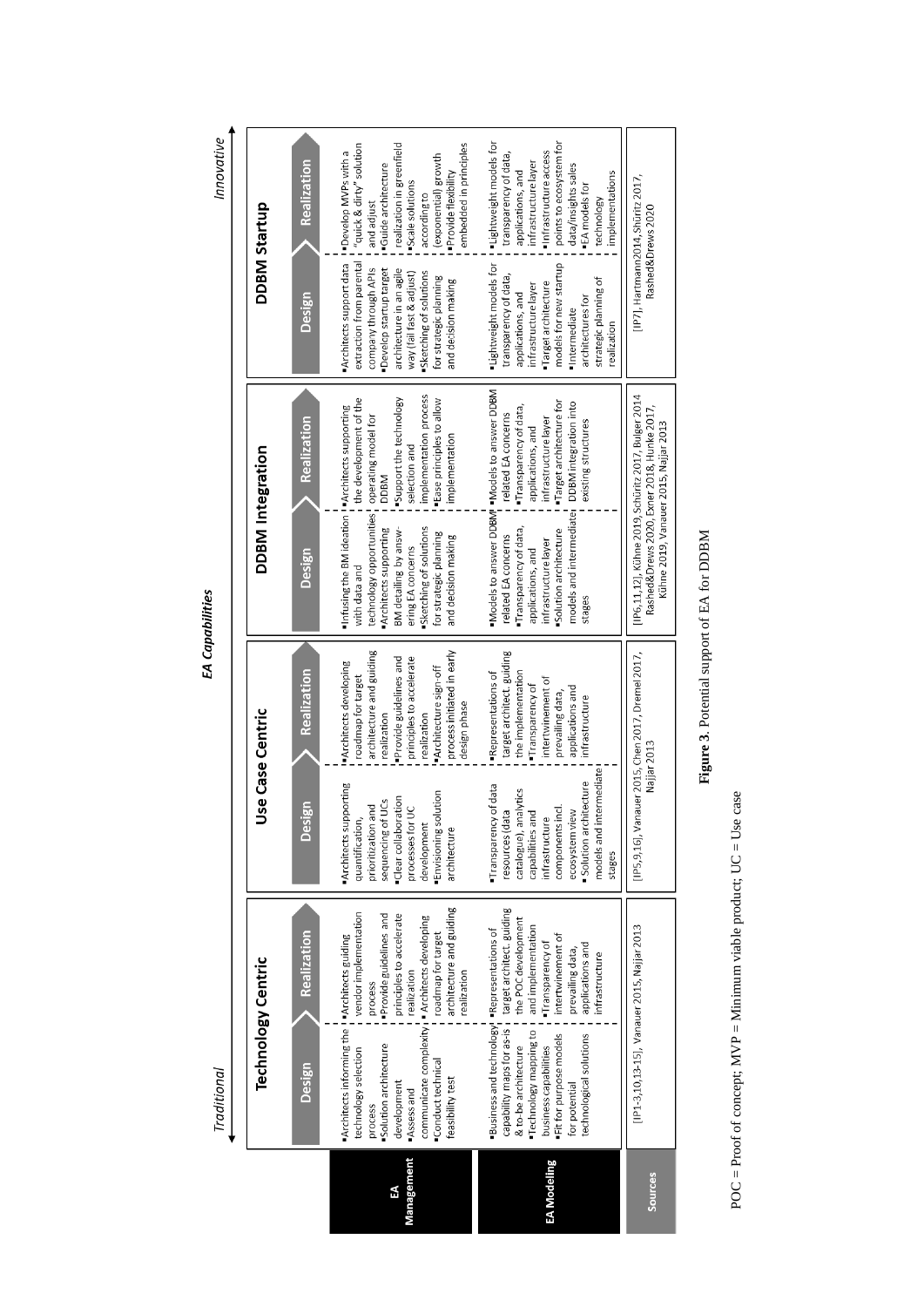interviewees have faced EA concerns along their DDBM journey. However, we found that regardless of the potential support opportunities, many practitioners perceive the EA practice as a bottleneck for innovative project setups like DDBM deployment. Consequently, we have found that EA was utilized high in the technology centric approach, which demands the traditional capabilities of EA and is driven by the IT department. While the more innovative settings like DDBM integration and startup approaches have utilized EA only very rarely. The latter approaches are driven by the business with support from IT. Considering the interview results and the existing literature on the intersection of DDBM and EA, it further comes apparent that EA is not leveraged to its full potential in DDBM design and realization.

The results of our research have implications for academia and practice alike. For academia, our contribution is threefold. First, we have presented 19 international DDBM cases and derived four approaches for DDBM deployment. Along these approaches we demonstrated how EA modeling and management are applied in practice to support DDBMs. Second, we revealed the discrepancies between the underlying assumptions of the literature on EA support for DDBM and the practical manifestation. For example, Rashed and Drews [3] describe EA support along one approach for DDBM design and realization. Our findings demonstrate four different approaches with varying demand on EA support. Furthermore, the literature neglects the perceived value from EA by practitioners [3, 30]. Although a high value potential can be derived from the literature [3], it involves many underlying assumptions that must be questioned when looking into the practical manifestation. Third, by analyzing the literature and conducting empirical research, we have opened new research avenues. Especially for deepened research on EA capabilities to support DDBM design and realization, the role of architects in DDBM endeavors, as well as the perceived value from EA and the negative connotation of a "bottleneck". Future research could investigate the conceptualization of EA as "control point" offering value. For practitioners, the collected cases provide valuable insights into reference projects. The overview of the current literature is beneficial for targeted knowledge development. Additionally, the presented approaches and the respective EA support can be inspiring for EA departments to find new support opportunities.

Our study's results bear some limitations. Drawing upon Maxwell [18], we structure the limitations of our qualitative research along the four proposed types. First, for evaluative limitations, we acknowledge the threat to validity based on the dependency on the individual interpretation of the reported events. Although we have validated the described facts with triangulation data, the threat cannot be completely diminished. Second, for theoretical limitations, we applied a semi-structured interview approach to collect the data open-minded. However, our research was infused by our previous research on the intersection of DDBM and EA. Third, interpretative limitations, the derived approaches are imbued with our interpretation of the data. Although both authors have independently processed the data and the results have been challenged with two directors from management consulting firms, a binding to the interpreter's perspective will remain. Fourth, descriptive limitations, we acknowledge the threat to validity imposed in the description process. In prevention, all results have been written and interpreted by both authors iteratively. The working paper has been sent to two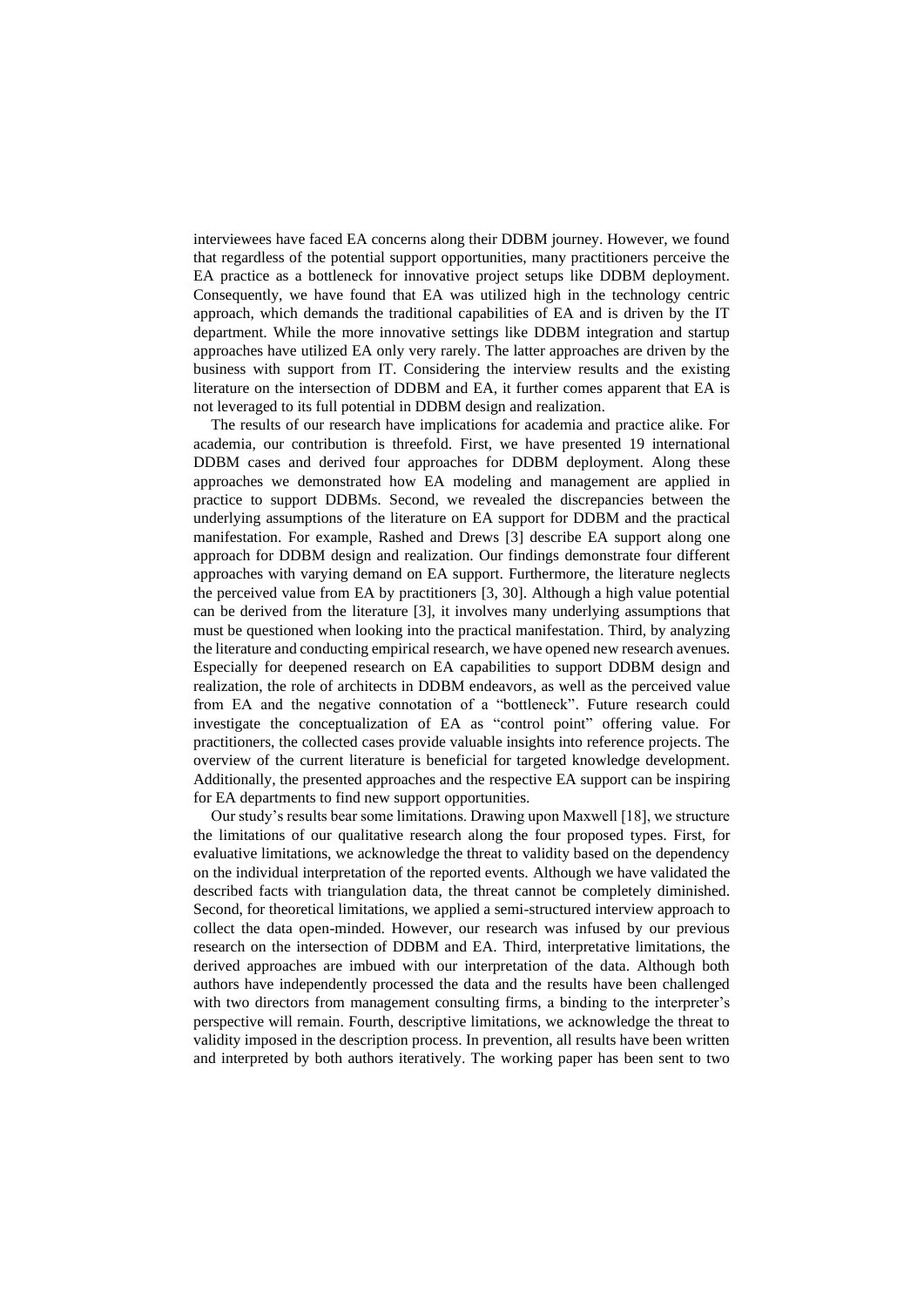interviewees in order to gather additional feedback. Ultimately, we have to emphasize that the number of conducted interviews and collected cases are limited. However, we analyzed the data as we proceeded with the interviews. After the ninth interview, we were able to derive the approaches. The remaining interviews have been used to test our concepts.

Despite the vast potential of applying EA modeling and management concepts for DDBM design and realization, their utilization is limited in practice. We plan to develop a reference model for the design and realization of DDBM under special consideration of the EA practice. Additionally, we opened new research avenues in the directions of EA capabilities to support DDBM design and realization, the role of architects in DDBM endeavors, as well as the perceived value from EA and the negative connotation of a "bottleneck".

## **References**

- 1. Wiener, M., Saunders, C., Marabelli, M.: Big-data business models: A critical literature review and multiperspective research framework. J. Inf. Technol. 35, 66–91 (2020).
- 2. Hartmann, P.M., Zaki, M., Feldmann, N., Neely, A.: Big Data for Big Business? A Taxonomy of Data-driven Business Models Used by Start-up Firms. Cambridge Serv. Alliance. 1–29 (2014).
- 3. Rashed, F., Drews, P.: Supporting the Development and Realization of Data-driven Business Models with Enterprise Architecture Modeling and Management. In: International Conference on Business Information Systems. Springer International Publishing, Colorado Springs (2020).
- 4. Redman, T.C.: Do Your Data Scientists Know the 'Why' Behind Their Work? Harv. Bus. Rev. (2019).
- 5. Fruhwirth, M., Ropposch, C., Pammer, V.: Supporting Data-Driven Business Model Innovations: A Structured Literature Review on Tools and Methods. J. Bus. Model. 8, 1–19 (2020).
- 6. Winter, R., Fischer, R.: Essential Layers, Artifacts, and Dependencies of Enterprise Architecture. J. Enterp. Archit. 3, 7–18 (2007).
- 7. Günther, W.A., Rezazade Mehrizi, M.H., Huysman, M., Feldberg, F.: Debating Big Data: A Literature Review on Realizing Value From Big Data. J. Strateg. Inf. Syst. 26, 191–209 (2017).
- 8. Abbasi, A., Sarker, S., Chiang, R.H.L.: Big Data Research in Information Systems: Toward an Inclusive Research Agenda. J. Assoc. Inf. Syst. 17, 1–30 (2016).
- 9. Baesens, B., Bapna, R., Marsden, J.R., Vanthienen, J., Zhao, J.L.: Transformational Issues of Big Data and Analytics in Networked Business. MIS Q. 40, 807–818 (2016).
- 10. Sharma, R., Mithas, S., Kankanhalli, A.: Transforming Decision-Making Processes: a Research Agenda for Understanding the Impact of Business Analytics on Organisations. Eur. J. Inf. Syst. 23, 433–441 (2014).
- 11. Chen, H., Chiang, R.H.L., Storey, V.C.: Business Intelligence and Analytics: From Big Data to Big Impact. MIS Q. 36, 1165–1188 (2012).
- 12. Engelbrecht, A., Gerlach, J., Widjaja, T.: Understanding the Anatomy of Data-driven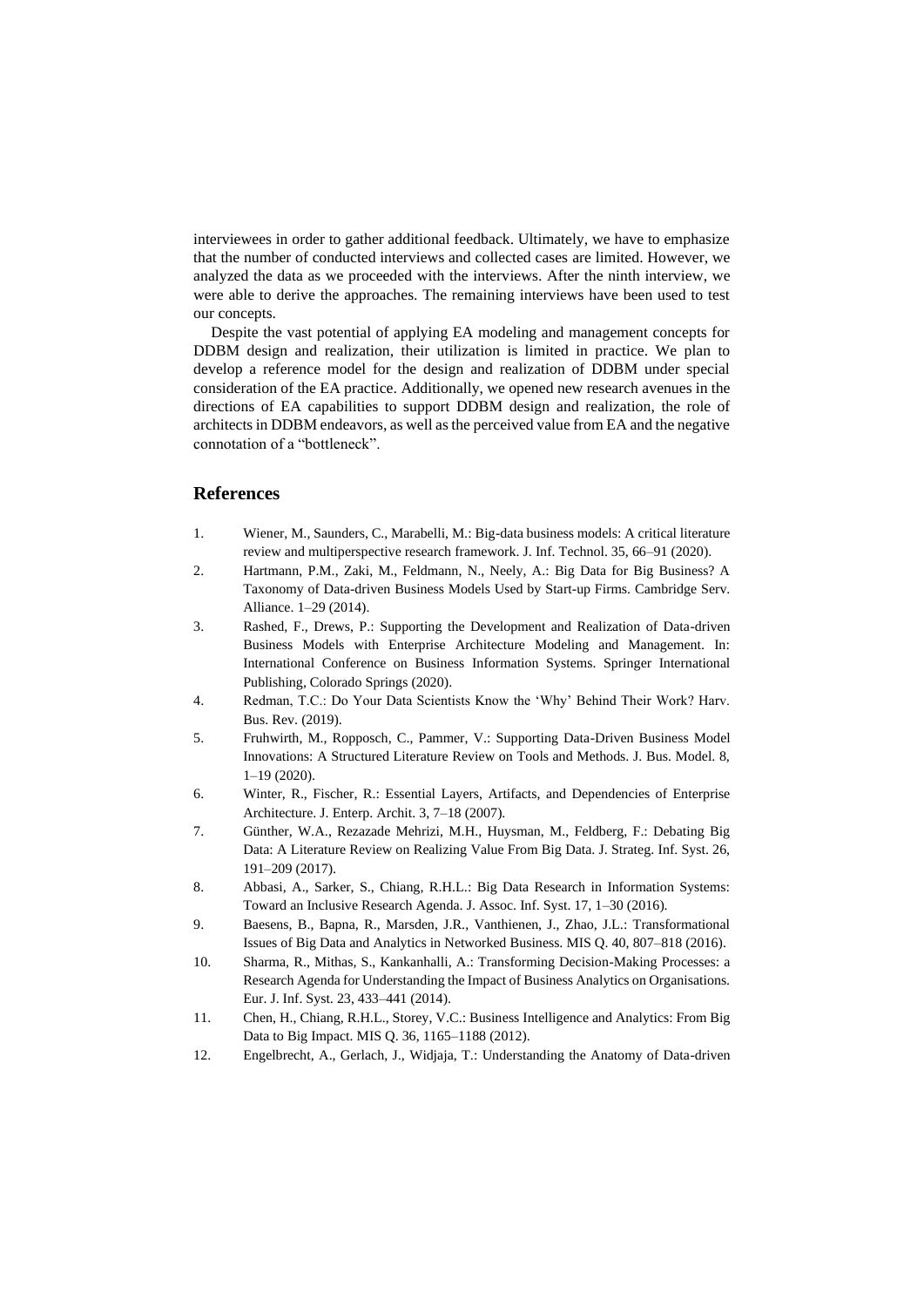Business Models – Towards an Empirical Taxonomy. In: Twenty-Fourth European Conference on Information Systems. pp. 1–15. ECIS, İstanbul (2016).

- 13. Bulger, M., Taylor, G., Schroeder, R.: Data-Driven Business Models: Challenges and Opportunities of Big Data. Oxford Internet Inst. 1–74 (2014).
- 14. Brownlow, J., Zaki, M., Neely, A., Urmetzer, F.: Data and Analytics Data-Driven Business Models : A Blueprint for Innovation, (2015).
- 15. Schuritz, R., Satzger, G.: Patterns of Data-Infused Business Model Innovation. In: Proceedings - CBI 2016: 18th IEEE Conference on Business Informatics. pp. 133–142. IEEE, Paris (2016).
- 16. Kühne, B., Böhmann, T.: Requirements for Representing Data-Driven Business Models - Towards Extending the Business Model Canvas. In: Twenty-fourth Americas Conference on Information Systems. pp. 1–10. AIS, New Orleans (2018).
- 17. Osterwalder, A., Pigneur, Y.: Business Model Generation: A Handbook for Visionaries, Game Changers and Challengers. John Wiley and Sons, Inc., Hoboken (2010).
- 18. John A. Zachman: Zachman International, https://zachman.com/about-the-zachmanframework, last accessed 2019/11/12.
- 19. Federation of EA Professional Organizations: A Common Perspective on Enterprise Architecture, (2013).
- 20. The Open Group: TOGAF, https://www.opengroup.org/togaf, last accessed 2019/10/06.
- 21. Winter, R., Fischer, R.: Essential layers, artifacts, and dependencies of enterprise architecture. J. Enterp. Archit. 3, 7–18 (2007).
- 22. Burmeister, F., Drews, P., Schirmer, I.: Towards an Extended Enterprise Architecture Meta-Model for Big Data – A Literature-based Approach. In: Twenty-fourth Americas Conference on Information Systems (AMCIS). pp. 1–10. AIS, New Orleans (2018).
- 23. Musulin, J., Strahonja, V.: Business model grounds and links: Towards enterprise architecture perspective. J. Inf. Organ. Sci. 42, 241–269 (2018).
- 24. Vom Brocke, J., Simons, A., Niehaves, B., Reimer, K., Plattfaut, R., Cleven, A.: Reconstructing the Giant: On the Importance of Rigour in Documenting the Literature Search Process. In: European Conference on Information Systems. pp. 2206–2217. ECIS, Verona (2009).
- 25. Kehrer, S., Jugel, D., Zimmermann, A.: Categorizing Requirements for Enterprise Architecture Management in Big Data Literature. In: 20th International Enterprise Distributed Object Computing Workshop. pp. 98–105. IEEE, Vienna (2016).
- 26. Lnenicka, M., Komarkova, J.: Developing a government enterprise architecture framework to support the requirements of big and open linked data with the use of cloud computing. Int. J. Inf. Manage. 46, 124–141 (2019).
- 27. Corbin, J.M., Strauss, A.: Grounded Theory Research: Procedures, Canons, and Evaluative Criteria. Qual. Sociol. 13, 3–21 (1990).
- 28. Gregor, S.: THE NATURE OF THEORY IN INFORMATION SYSTEMS 1. (2006).
- 29. Myers, M.D., Newman, M.: The Qualitative Interview in IS Research: Examining the Craft. Inf. Organ. 17, 2–26 (2007).
- 30. Vanauer, M., Bohle, C., Hellingrath, B.: Guiding the Introduction of Big Data in Organizations: A Methodology with Business- and Data-driven Ideation and Enterprise Architecture Management-Based Implementation. In: 48th Hawaii International Conference on System Science. pp. 908–917. IEEE, Hawaii (2015).